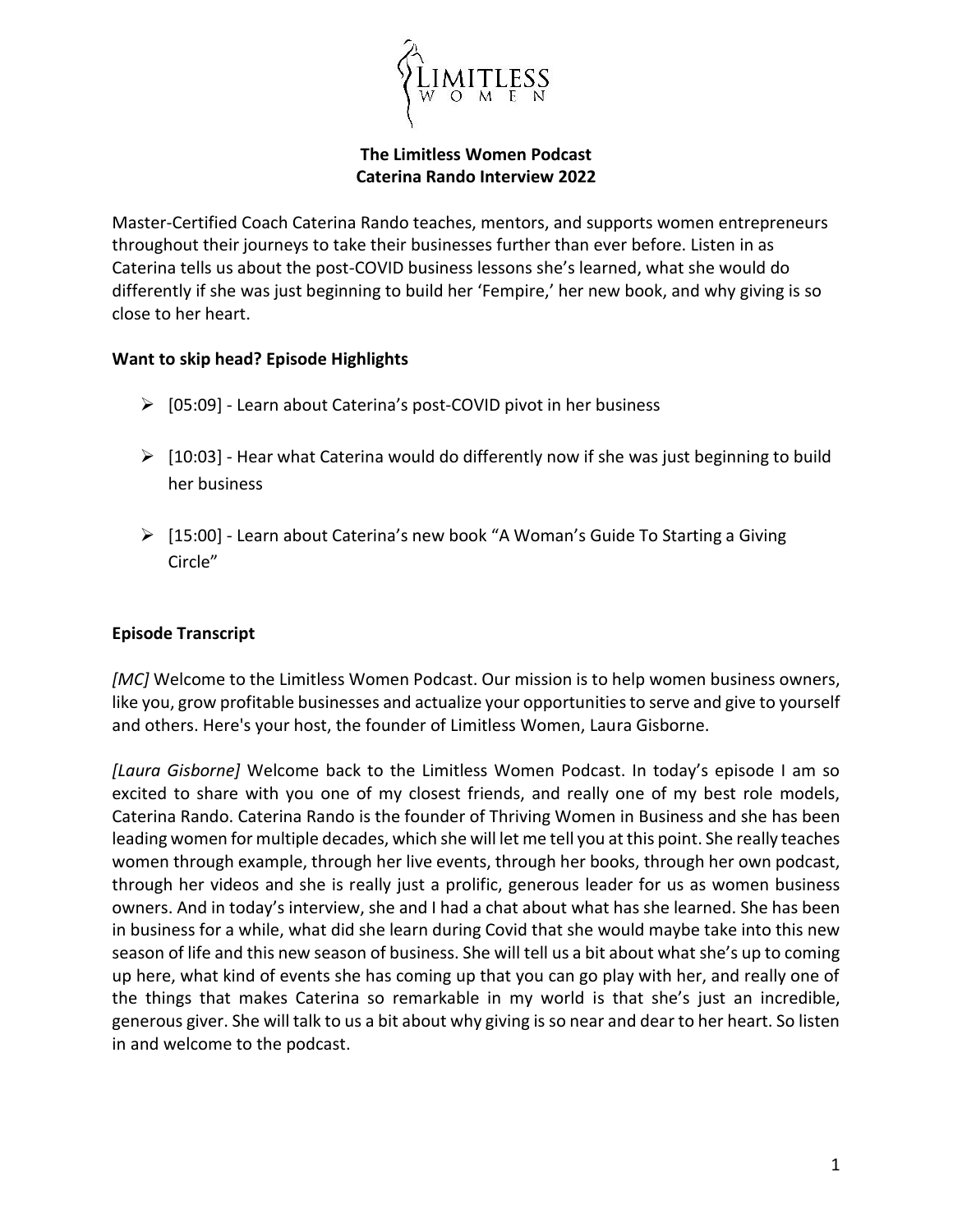

*[Laura Gisborne]* Okay, beautiful. I think we're working. I think we're live. Caterina, it's so good to be with you, my love. Thank you, thank you, thank you for making time to just play with me and share your brilliance. And, as I was saying before we started the recording, I love having you with me because every time I get a chance to sharing you with our community, you always bring magnificent value. And I know that's one of your personal core values is to always contribute in such a big way. So, thank you for being here.

*[Caterina]* Thank you. You know I always love to be with you.

*[Laura]* Thank you. It's always a pleasure. And, you know, God willing as we're recording this, we're still in the midst of Omicron is our current variation, right at the theme and we're, you know, we're doing our best. We're kind of making our way into the world and finding our new normal and I can't wait to hug you in person. That's what I'm looking for. I'm looking forward to you and I getting to play together soon.

## *[Caterina]* Me too.

*[Laura]* Thank you. Thank you. I can't wait. All right. So, let's talk about kind of what – why I asked you to chat with me today. You and I have been friends for many, many years. I love to tell the story of somebody doesn't know us that when I started Limitless Women, I had a dream of creating an event that was really around legacy and as a fundraiser, combining that with education. And you were the first person to raise your hand to really blow me away with your generosity first and foremost because at that time our business model was in order to attend, you had to make a \$50 donation. And we were hoping to raise \$10,000 for the Inseparable Foundation and instead, we raised \$35,000, so that was pretty hot. And, may I give them your number that you donated because it was so generous and amazing. So, you and I had just met and instead of donating \$50, you donated \$500. I was like, "Whoa! Who's this woman? She's so generous, so cool." And then, you came to the event and it was I was just such a baby, I was such a neophyte in this world of hosting parties if you will. We're pretty good a partying, but not so good at hosting a party. And, you came to me on day three and I was getting my makeup touched up and you said, you know, "My friend, I have some possible upgrades for you." And I said, "Oh, thank you so much. I would love to hear that. Should we jump on a quick call?" And you're like, "No, we need an hour." So, and we did and luckily for me, our hour has turned into many years of great friendship and, you know, you were one of my first mentors to teach me how to host events in a way that really create transformation and experience for women and I always learn from you. And, I'm just so thrilled that you're here now, so thank you.

*[Caterina]* I'm honored to be here and I'm honored to have been at every single Limitless Women event I think, which is wonderful and to watch you go from new conference producer to...

*[Caterina]* Phenomenal ultimate conference producer.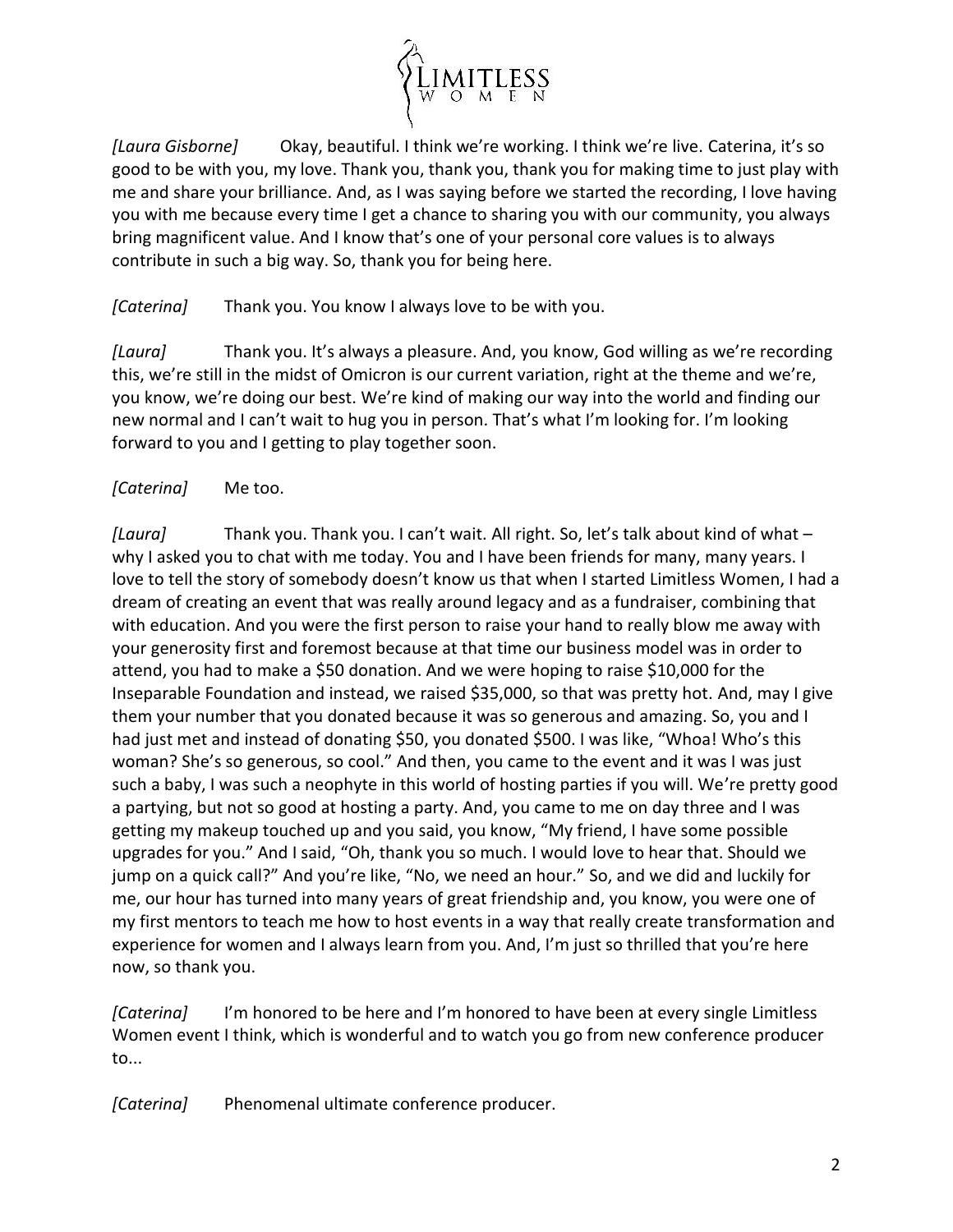

*[Laura]* Thank you. Thank you. Well, as we're recording, I'm not sure when this is going to go out or when somebody will listen to you, but, you know, we're getting ready for your number eight, for eight annual event and our plan is to be together in person since the last two years we've been online. So, really feeling so blessed about that and can't wait to be with you. Can't wait to be with you. Yeah, so good.

*[Caterina]* I can't wait. I can't wait.

*[Laura]* So, here are some of the questions I have for you today. I'm curious about what has changed in your business model as a result of the last two years? What, you know, what's – what's different for you because you were already super successful prior to COVID and I feel like if I understand it correctly from some of our other conversations, you know, you've just continued to grow in the midst of this change and shift. So, tell me a little bit about what's been different for you?

*[Caterina]* Well, I'm going to be full disclosure here, Laura. As you know I like to be open kimono, tell the truth.

*[Caterina]* You and I have because we've been friends and I've had the privilege of being coached and mentored by you as well, you have said to me several times over the years pre-COVID, "Caterina, you want to be more national. You want to reach ladies all over." And I was having a limiting belief that, "No, I don't want to be with ladies all over. I want to be with ladies three or four area codes north and three or four area codes south...

| [Laura]    | Right.                                              |
|------------|-----------------------------------------------------|
| [Caterina] | Because I want to get together live and in-person." |
| [Laura]    | Yeah.                                               |

*[Caterina]* Well, of course, when the live and in-person option went away, fortunately, I was already doing hybrid trainings at my center in San Francisco where we also had ladies Zooming in. At the same time, it was easy to go hundred percent virtual when the pandemic hit. What happened though is that I proved myself wrong because – and you were right, my friend, because now, we have clients at my community and myself, I have clients in Canada, I have clients all over the country, most of whom I have not yet met live and in-person.

*[Laura]* Right.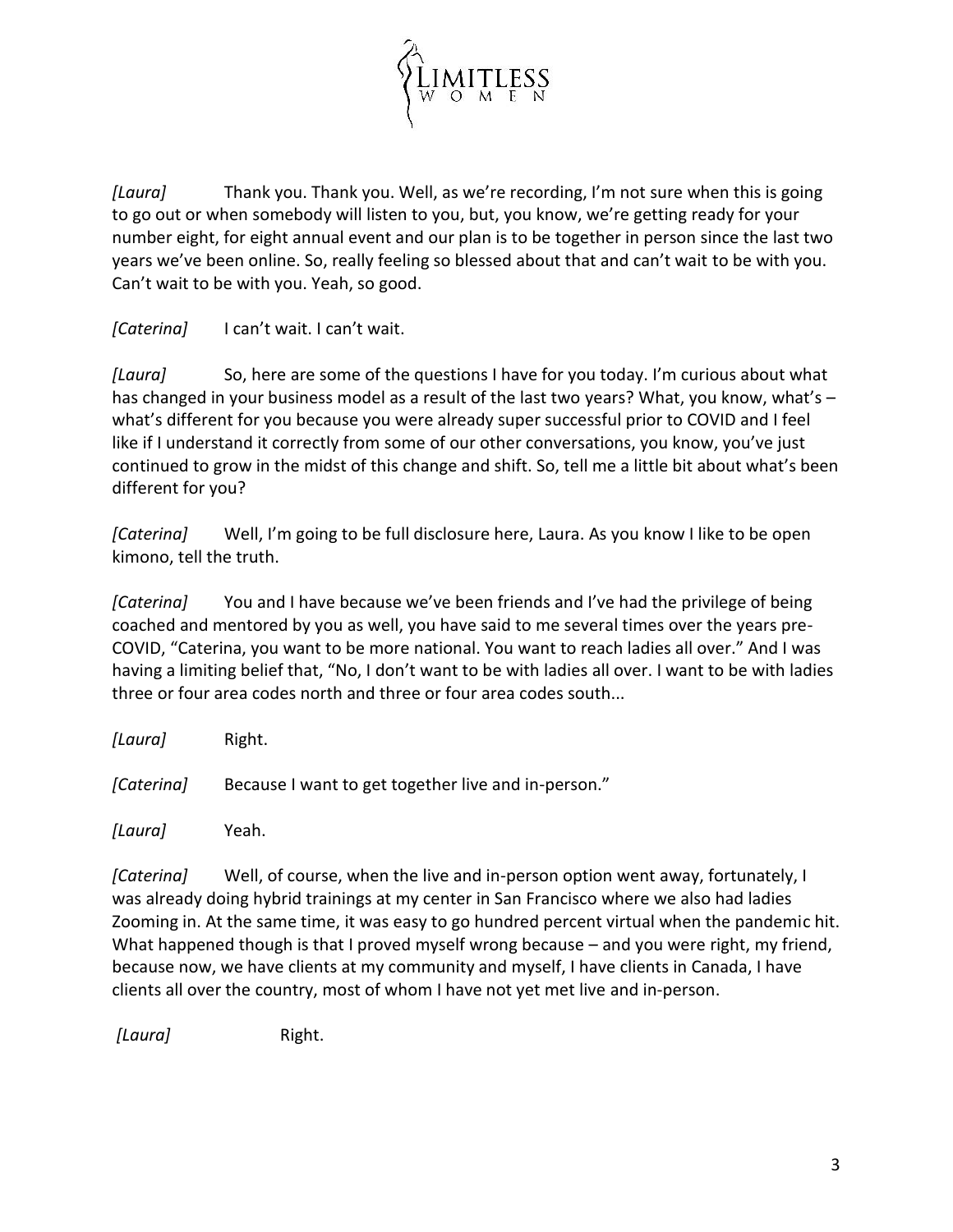

*[Caterina]* And it has been an honor and a privilege to serve them. And, also, it's been great for the bottom line and it's been great to see impact with ladies and other areas that I would not have touched before. And when – when the pandemic hit, because I was already Miss Zoom, I got my clients together right away, I told them to do everything that they could to go virtual ASAP. And in 2020, many of my clients have their best year ever and they continued to grow last year and now, we're in this new year which not sure what it's going to hold. But, the thing is Zoom is not going away, virtual is not going away, live and in-person will be more and more precious. And it leaves us with many, many new possibilities to grow our business.

*[Laura]* Yeah. I love that. And thanks for the reminder because, you know, I knew that kind of reminder. I remember because I, you know, spoken for you at yours – at your center and I remember that you were really an early adopter of the hybrid model. And there are so many people, there are so many leaders and, you know, friends that I talked to that host events now and they're all like, "I'm never going back to live." Now, I'm a little bit like you, I like live and in-person. I want to be with my girls. I want to just hold them and hug them. And there's just to me something that's just so precious and have been really I've been fascinated to see people stepping into transformation. Now, obviously when we work with clients and when you work with clients on telephone calls or on, you know, Zoom, we actually been kind of doing that for a long time, right? And so, phone calls for sure in our world. And, yeah, there's still some magic in both arenas, right? It's not an either or conversation. It's for us our desire moving forward is to have yes end conversation. How do we good stewards of the gifts that COVID, you know, did for us really catalyzed us to get online and gives me worked, you know, really we're not online. Obviously, we have a website, but we weren't active online. I was always the stopgap, right? Because we all know I'm like just kind of cookie that way. But, I, you know, it really it gave me the like, okay, if you want to connect, you're going to have to do it this way and it gave us an opportunity to just like use that reach so many more people. You know, our business was doubled last year and I know I give credit to several different things. One of them I want to just shout out to Audrey in case she listens to this recording. You know, Audrey Vanderstoop, I courted her. She worked for one of my coaches in the past and was like, "When I grow up, I want to have an Audrey on my team." You know, but she and I co-created a lot of new initiatives and she's already made a big difference, really made a big difference for us. So, yeah, thanks for sharing that.

## *[Caterina]* That's amazing. That's awesome.

*[Laura]* Here is the question that I probably asked you like a dozen times over the years, but I'm never – I'm never tired of this question. And I think it's so important because women see you and you've been really successful for decades. Can I say that now? I don't know what the number is that I'm supposed to cut off that, but I know it's more than 20 years.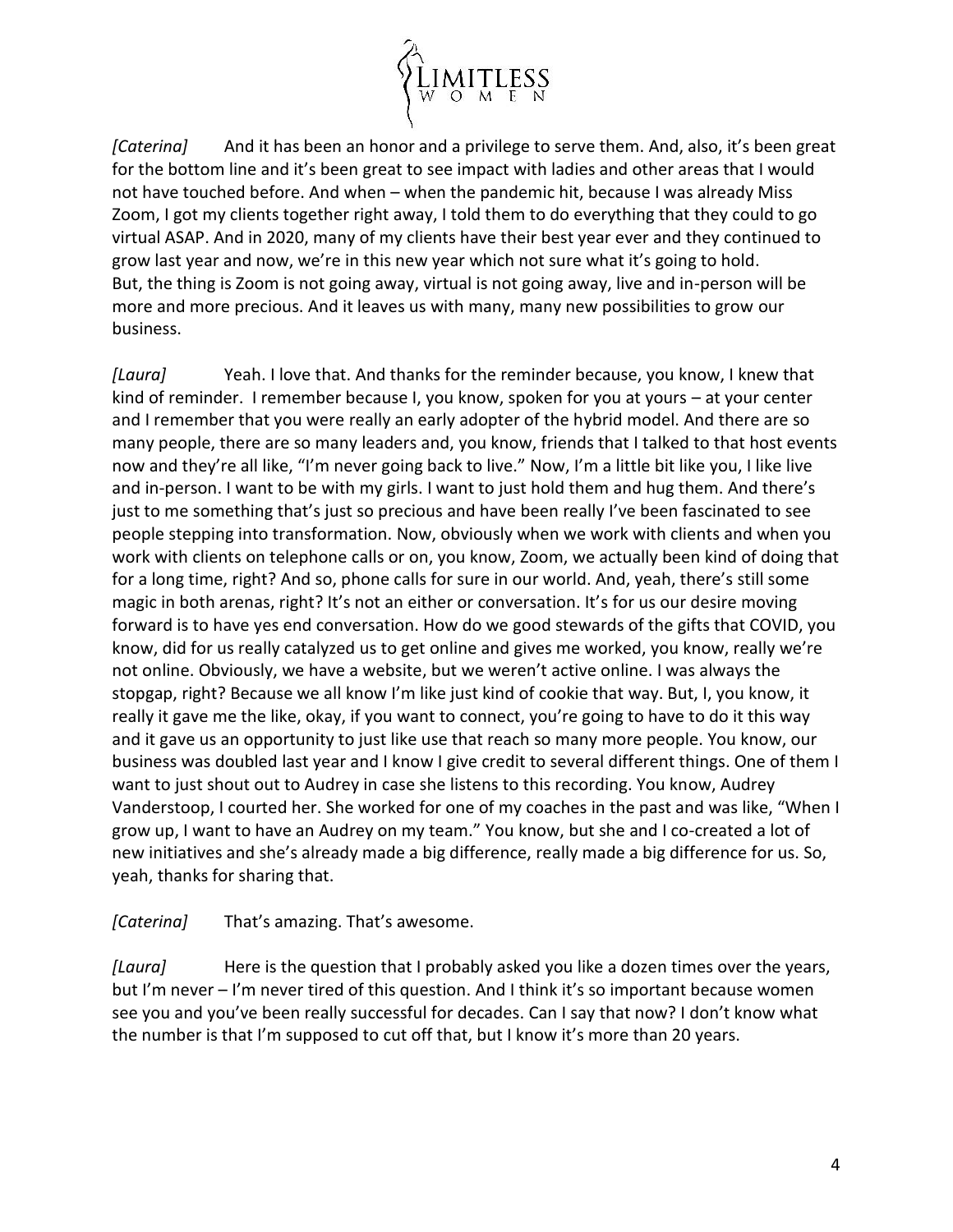

*[Caterina]* 29.

*[Laura]* More than 20 years, yes.

*[Caterina]* I usually just say 25 because I don't want to sound too old, but...

*[Laura]* You're ageless and timeless and you have no wrinkles. You look gorgeous. I'm not even sure how you're doing that, but maybe it's the Italian genes.

*[Caterina]* No, my friend, that's another conversation.

*[Laura]* You're looking great, my love. So, you know, 29 years of service to women of really, you know, somebody reached out to me recently and said, "Hey, do you know that one of your clients is working with Caterina Rando?" And I said, "Well, I hope so. I hope she is because I try to get everybody to know Caterina Rando. She's a remarkable mentor and so, thriving with what we know today as thriving women in business.

## *[Caterina]* Yes.

*[Laura]* If you were to go back let's say 30 years because maybe there is that inkling or it was starting to be birthed and you were like thinking about it, what do you wish you knew then that you know now and what would you say to yourself back then? Like what would say, you know, to your younger version of your brilliant self that was just putting your toe in the water and wanting to go out and follow the stream? What would you tell her?

*[Caterina]* Many things, Laura, many things...

*[Laura]* More than we have time, I'm sure.

*[Caterina]* Yes. When I had – my first business was a café, I had a business coach. And that's how I got into coaching. She thought I would be a good coach, I had a master's in Counseling and I started to give ladies advice and they started to appreciate it. And that's how I got into coaching. The thing is, though, that when I started being a speaker and running groups and all of that, the first several years, I went to a lot of seminars, but I didn't have a real mentor helping me along my building my fempire path. And I wish I had invested more earlier and I'm going to say – say it, Laura, in women coaches because...

*[Laura]* Oh, that's interesting.

*[Caterina]* Yes. Well, the reason is because – and you know I only work with women, it's my sweet spot, it makes me very happy. But, the thing is that men and women are different and the way they coach and teach and mentor is different. And, what I mean by that specifically is that I could have used more encouragement and less you need to do this...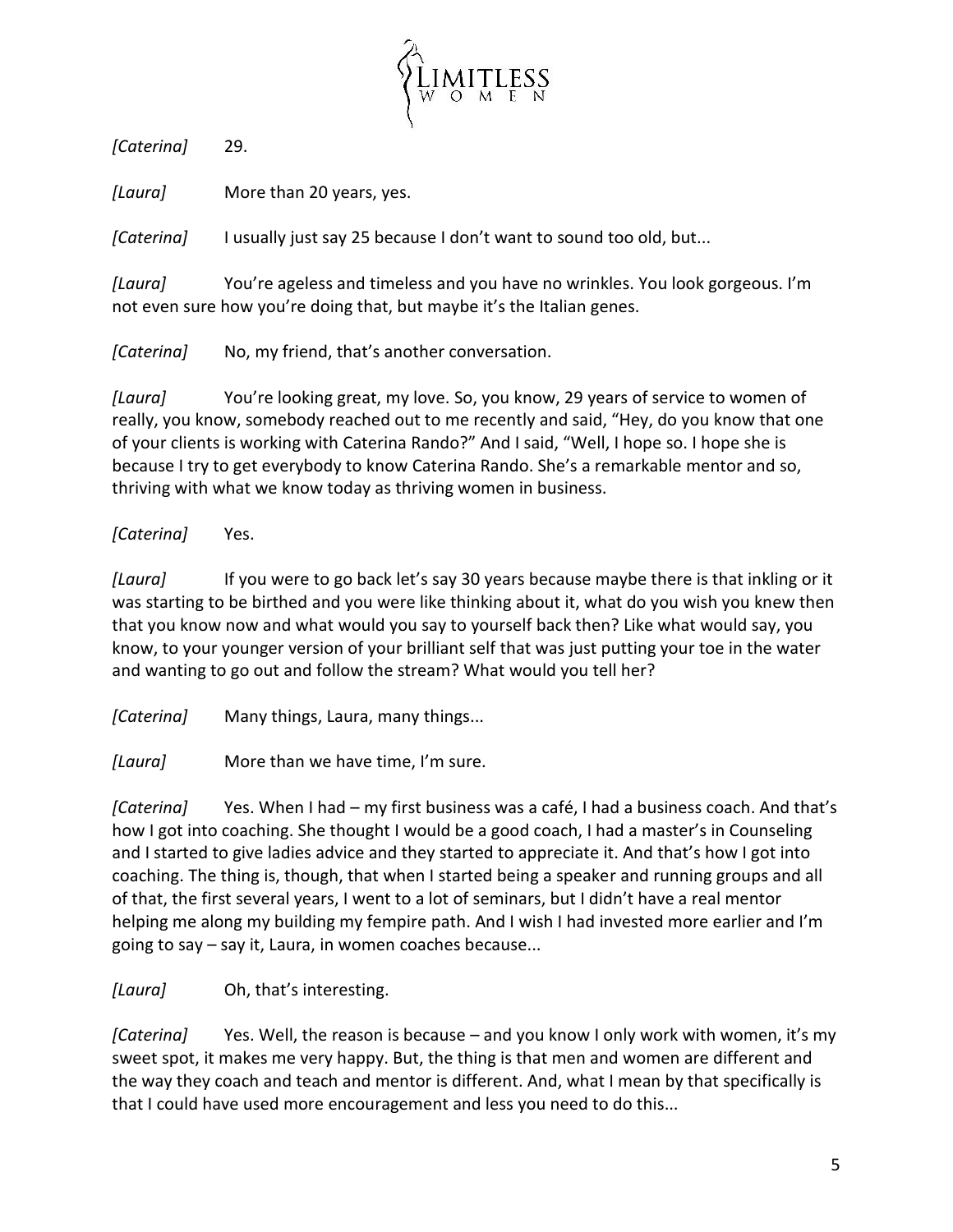

*[Laura]* Habits.

*[Caterina]* Right. You need to do this and you're not doing this and, you know, I could have used more love and support early on because early on, I was not as confident as I am today. And more you can do it and you're amazing and you have massive value to bring would have been nice to hear that more earlier. Now, it's nice to hear it, but now I don't need it, I could have really used it back then. So, that's part of it.

## *[Laura]* Yeah. That's brilliant.

*[Caterina]* And the other thing is that today, I have a criteria for any coach or consultant that I would hire to help me grow my business. That's why I walked into your life was because I resonated with you and your values. Of course, I knew you were super smart, but there's a lot of super smart people on the planet, Laura. We want to pick coaches and mentors and step into communities that have the same values as us. And that – and people would talk about the values in your business, but they didn't talk about anybody that you let near your business needs to have the same values as you. And that's what I want to emphasize. *[Laura]*So important.

# *[Caterina]* Yes.

*[Laura]* That it's so important, you know, I was talking to you before we started here about, you know, the women that have mentored me, the women that have helped me step into my best version of myself today, right? And many of those women have nothing to do with business. But, it's an interesting thing of where we choose to spend our time, right? And who we choose to spend our time with. And I love, again, you're always like you're just the best cheerleader on the planet for the women in your community and our community for women really everywhere, you're such an advocate for women. And feel like when I was first birthing this, gives me a little segue to the giving circles. I remember when you and I first met and I fly to San Francisco and spend the day with you. And I think the first one I went to and I could be wrong about this, you can correct me, but I think the first one I went to was the one day, we had a hundred women donate \$100 and raised \$10,000 and I was like, "That's the most remarkable thing I've ever seen. This is so cool." And then, you know, I came back whatever it was six months or, you know, a year later, we came back and were in this place and, you know, I'm just not a city girl, I couldn't love it no matter to save my life. I was lucky I could drive in San Francisco, let alone find this place. But, I finally found my way and it was the most it was like this little tucked in tea room. Was that the one? Like it was a tea room.

*[Caterina]* Yeah.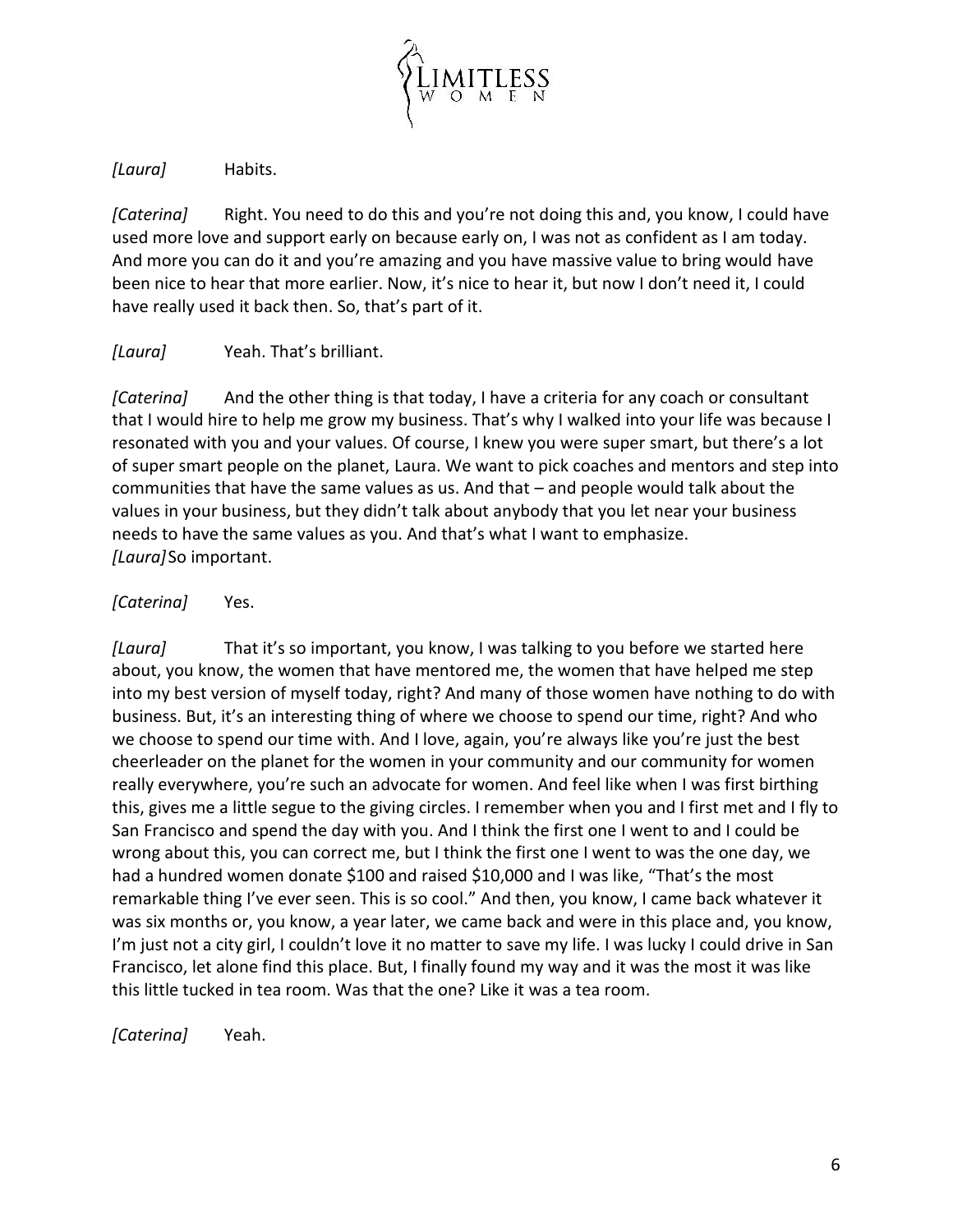

*[Laura]* And it was like I feel like I was transformed to a whole different experience and you gave us the opportunity to give. And, you know, we were crafting what's grown into a philanthropy first organization today, but I got to tell you, I didn't know. And so, I just really want to say that you have always been such an amazing role model for me in so many levels. And I think that's one of the reasons I wanted to have this call is just to have – I feel like I'm going to cry right now, but to have more women that I know know you is always – is always a blessing for everyone involved. And I want to acknowledge you and thank you for being who you be and being such a good role model for me that giving wasn't a someday thing, you know, wasn't for me, but how do we incorporate that gracefully into this.

*[Caterina]* Right.

*[Laura]* And you've literally written a book about that. So, talk a little bit about giving circles if you would because I think it's helpful for women to say like I hear this often like, Laura, someday when I, you know, blah blah blah, I want to do what you do.

*[Caterina]* Right.

*[Laura]* And I'm like, well, girlfriend, you know, mine started with \$10 here and \$10 there and we didn't just get to hundreds of thousands of dollars in donations overnight, that happened over time and it happened as a community. So, talk a little bit about giving circles, honey?

*[Caterina]* Yeah. Well, I want to briefly share my giving journey if I could.

*[Laura]* Yeah, please.

*[Caterina]* First thing is I was raised in a household. My mother and my father actually met at a fundraiser that my mom was throwing to raise money for boys' town of Italy. Now, this is when she's in her 20s, okay? And that is an example of how my upbringing was, that wasn't - it wasn't ever not only was there not a question about giving, but my family did it with enthusiasm, with excitement. And, to be very clear, Laura, my dad is engineer, my mom was a school teacher, it wasn't, you know, where I'm a second generation Italian American. My grandparents came through Ellis Island. This is not a wealthy family, okay? But giving was standard operating procedure. And, when – one day, I was at a girl's – girlfriend's birthday party and she hold out this newspaper when people would pull out a clipping of a piece of paper. And she said, "Hey, I was reading this thing and, you know, if we all put our money together and we raise – put together \$100, we can take out a girl – a girl out of servitude for a year." Well, my friend, the truth is I didn't even know what servitude was, but I know I didn't like it, okay?

*[Laura]* Yeah.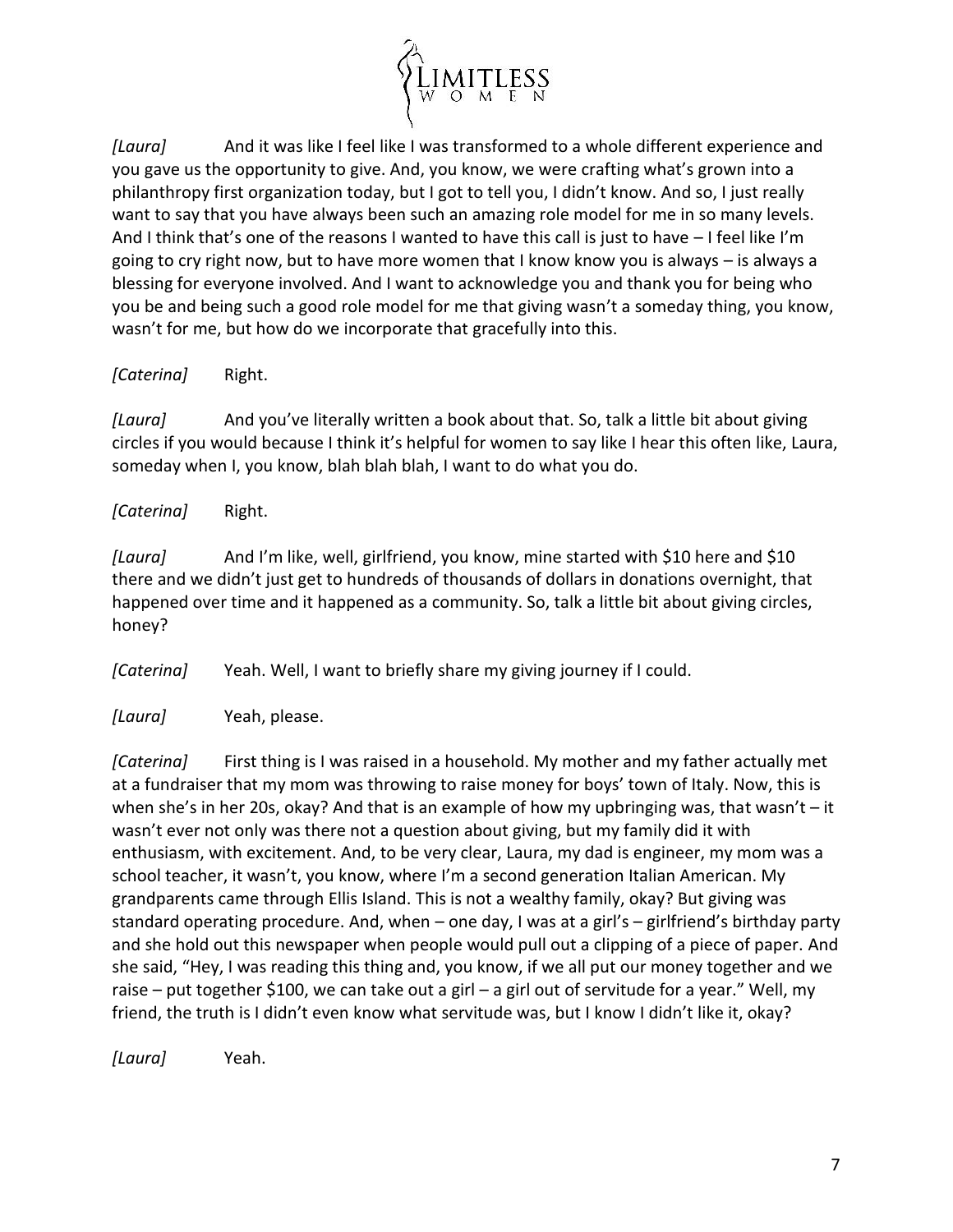

*[Caterina]* And so, that day changed my life because I thought, okay, I'm here I'm with these amazing women. She's an author and all her friends were all these author names that I heard of, right? And I thought, okay, I get to come I get to have this amazing experience. And I opened my wallet just a little bit and by the time I go home, a girl's life is changed forever. Well, not only was I all in, but by the time I got home in the driveway with my girlfriend, who I give great credit to. Her name is Valerie. I said, "Hey, I want to – I want to start a giving circle." And she – I don't know if those were the words I used, but she said that's a great idea. And I love her forever for saying that because a lot of times girlfriends step on our dreams, you know? They say, "Well, Caterina, aren't you busy enough? Don't you have enough on your plate?" Blah blah blah.

*[Laura]* Yeah. Yeah. Yeah. They're just trying to protect you or keep you in a place that's safe, right?

*[Caterina]* Right. And so, that's where it started and, Laura, you have been great inspiration to me to continue to raise the bar on our giving. And now, I do what you do, where I incorporate it into our existing events rather than have all these extra events.

# *[Laura]* A little streamlined.

*[Caterina]* Right, because we have a lot of events. That has been – that has been wonderful. And here's the thing where you and I are on the same page, which I want to mention. The reason I got loud and proud about giving early is because I do not want women to feel like they have to wait until they're wealthy or they're retired to see themselves as having massive impact. Not by donating their time every day or every week, but by opening their wallets.

## *[Laura]* Right.

*[Caterina]* And that's why I'm all about economic empowerment for women because the more women have money, the more they have control of their money, they're going to use it based on their values. And what do women value? Education, healthcare, they value lifting people up. And the more we can do that the better. So, that's why I am blissing to be using my business to raise money. I want to be an advocate for other women and an advocate for other women to do the same like you.

*[Laura]* Absolutely fantastic, yeah. How can someone find that book? Can they find it on your website?

*[Caterina]* My friend, don't ask me that question. I have to tell my...

*[Laura]* There's a lot of goodies on your website...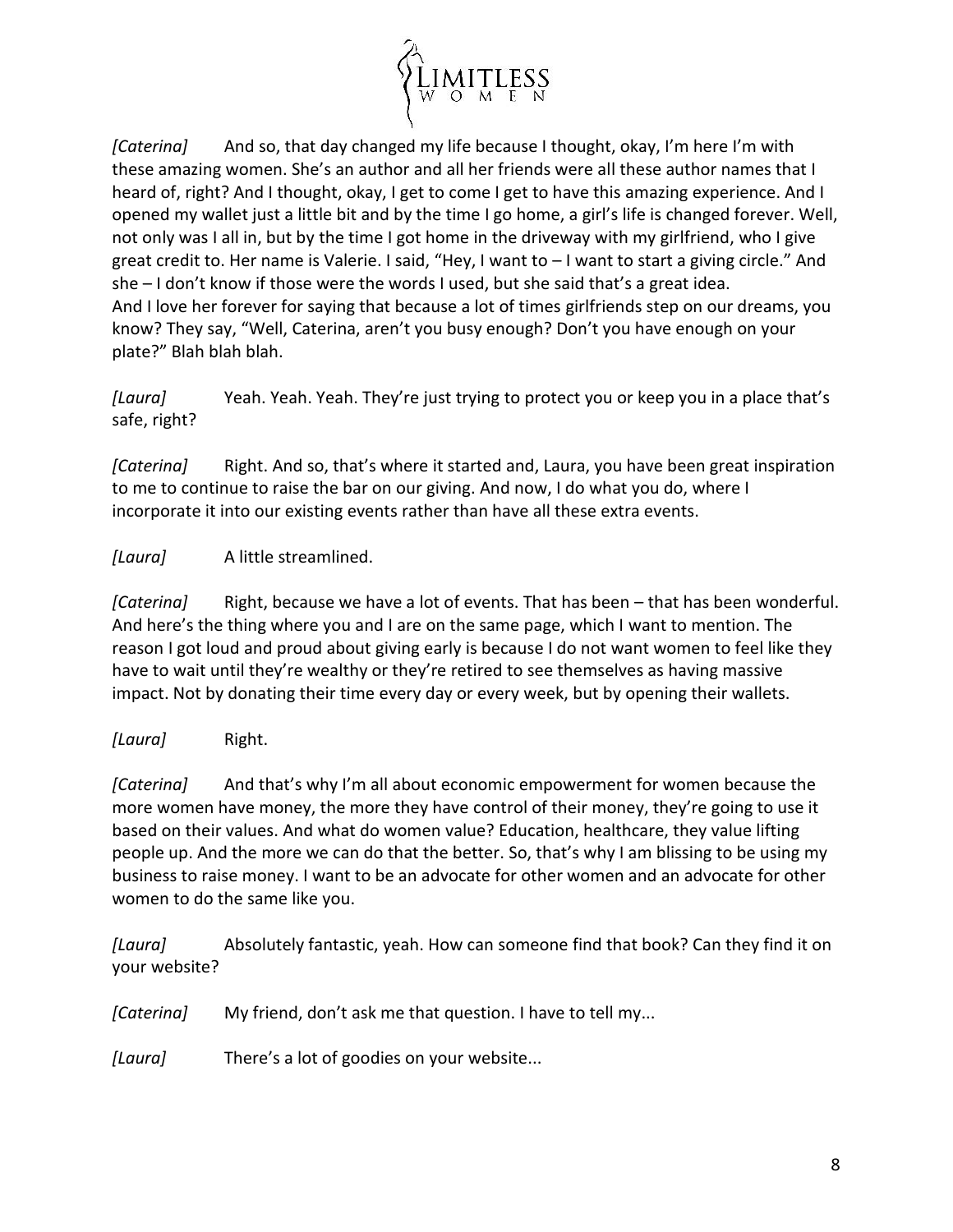

*[Caterina]* That's been on the list for the long time...No, you can get it on Amazon or anywhere else. It's called A Woman's Guide to Starting a Giving Circle.

*[Laura]* Okay.

*[Caterina]* It's by myself and C.J. Hayden, who I started the giving circle with. And it's a great book to start your own giving circle. Or you can do what Laura – what you and I do and you can incorporate the giving into your events.

*[Laura]* Right.

*[Caterina]* Live or virtual.

*[Laura]* Yeah, absolutely. We're doing that. We're doing another five-day coming up. And it was just really I saw this model while facing these challenges and I was like, "Please, God, no more challenges. We're challenged enough here right now."

Let's make it a class. Let's make it something fun like a masterclass that's really high – high value information in a short period of time, right? It's pretty much like an intensive. But, I saw everybody doing this and charging fees and it was like, why don't we use this to raise funds, you know?

*[Caterina]* Yes.

*[Laura]* So, I just want to celebrate this with you is because we, you know, we didn't get too loud and proud. I need more coaching from you on being loud and proud about our successes. I just put that in there, it's a pin there. So, in December we did a five-day to accelerate your business for 2022 and feeding America has the most remarkable model. For every dollar, they provide ten meals. So, we were as a community be – they send this little thank you that said, you know, thank you, because of you 17,000 meals were provided. I thought what a fantastic leverage in your partnerships, right? Like there's a whole another conversation about how do we choose the nonprofits we choose, right? And that's one of the things that I want to not forget to say is that, you know, through the work with Girl Up Uganda, I feel like my husband and I have been transformed as humans. You know, our capacity for our depth of gratitude and understanding of what it is to actually take our dollars and be able to be blessed to be on the ground with girls in Uganda because of you because you introduced me to Girl Up Uganda. So, you know, Monica has become a dear friend of ours and – because of you. So, one more layer of gratitude for you, my love.

*[Caterina]* Thank you, my friend. Well, you know...

*[Laura]* Yeah. So – go ahead.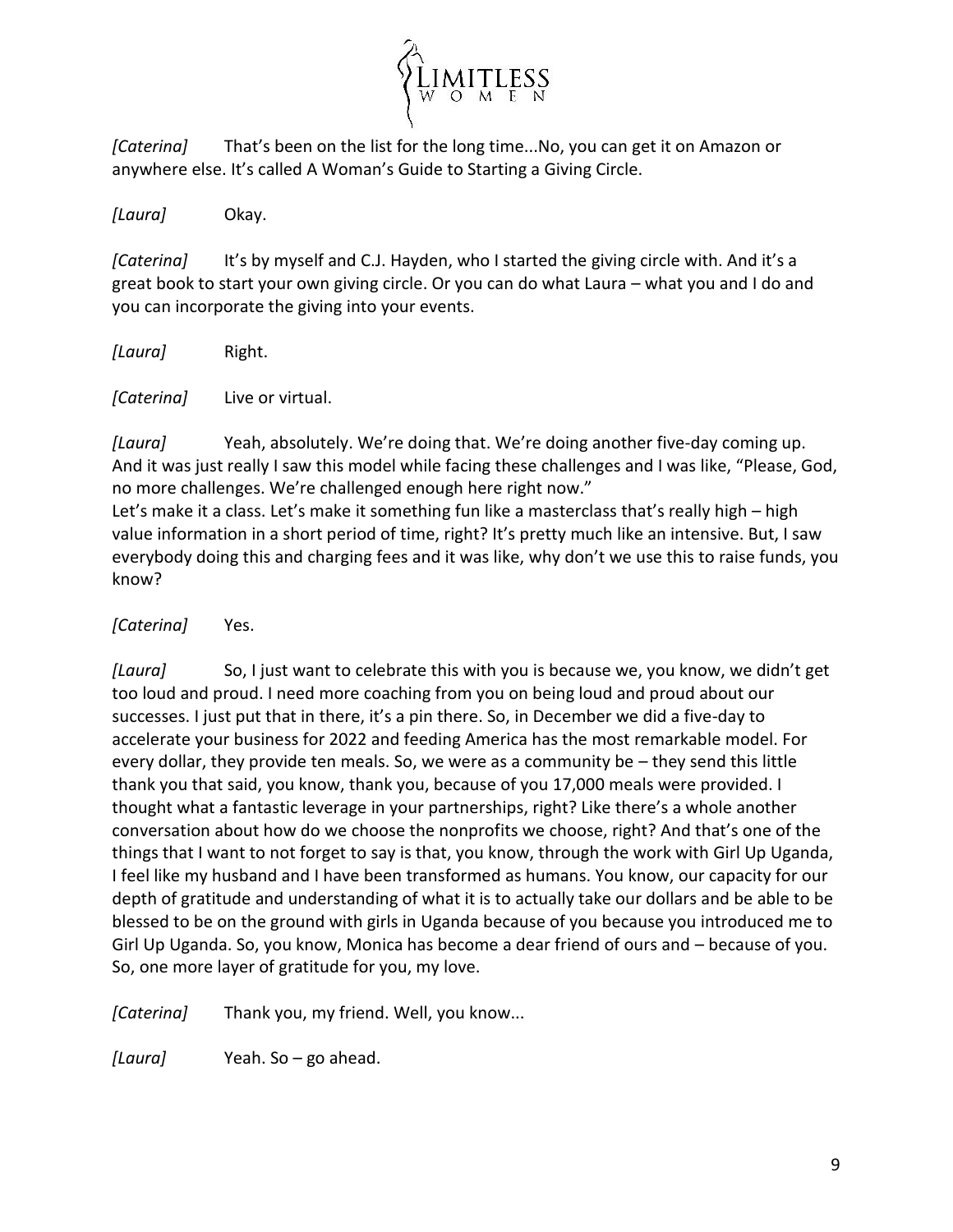

*[Caterina]* Well, what's beautiful is that you have gotten to see the impact firsthand, Laura. You know, it's beautiful to hear 17,000 meals. It's beautiful to hear you've given, you know, so many girls an education, but to actually meet those girls and see the community where they live, that is significant. And I'm sure it does change you forever. And this is why it's important for us as Americans to travel because you go anywhere, I mean, I live in Italy for a year, I've traveled all many places and you appreciate all the things that you didn't even know were worth appreciating when you go somewhere else.

*[Laura]*Exactly. Yeah. Well, I always say that – I always say that, you know, when people when it's in the context of telling my life story, right? And people are like, "Oh, my gosh, you've overcome so much." And I say, "You know, I've overcome a lot by American standards and it's very different." You know, I always had a roof over my head. I had access to free education. I had opportunities that many, many men and women in the world billions of people don't have. So, you know, it's deeply humbling for me more and more.

# *[Caterina]* Yeah.

*[Laura]* Right? More and more. So, more and more and I'm so grateful to God for all the He continues to give us in the way of opportunities. And I remember Fabienne Fredrickson, she was my first marketing coach. I remember her saying, I always try to give credit where I hear something, right? I remember her saying, "God doesn't always send the check in the mail. What He sends is the opportunity." And I thought that just stayed with me. She was full of so many  $$ so many wise things. Fabienne Fredrickson is just a wise, wise woman. But, I think that one was one of those where I think, you know, again, I prayed to be shown what are those opportunities He would have me be a good steward of each day, you know that's – that's the place, so, yeah. Tell me because we just have a couple of more minutes. I realized I have another call coming in a few minutes. What, you know, what has been – what's been surprising for you over the time that you and I work together? What did you kind of expect to happen and then what really happened because I, you know, when I say God always had a bigger plan, what's been surprising for you in the work that you and I have done together?

*[Caterina]* Well, Laura, you know that we – we met and we became friends and I started hanging out with you for I think it was two years, maybe three years before I stepped in and I said I wanted to work with you and be your client. And the reason I did that was because I saw the transformation and the – and the results in their businesses that other gals were having and I wish I had jumped in sooner. I wasn't able to jump in sooner because of some challenges that were going on in my life.

## *[Laura]* Right.

*[Caterina]* And what I would say is today, I have not only a solid business, we have surplus, I am blissing to be able to do my thing in a way I want to do it. I am blissing to invest in gifts for my clients when we're doing all these fun things and...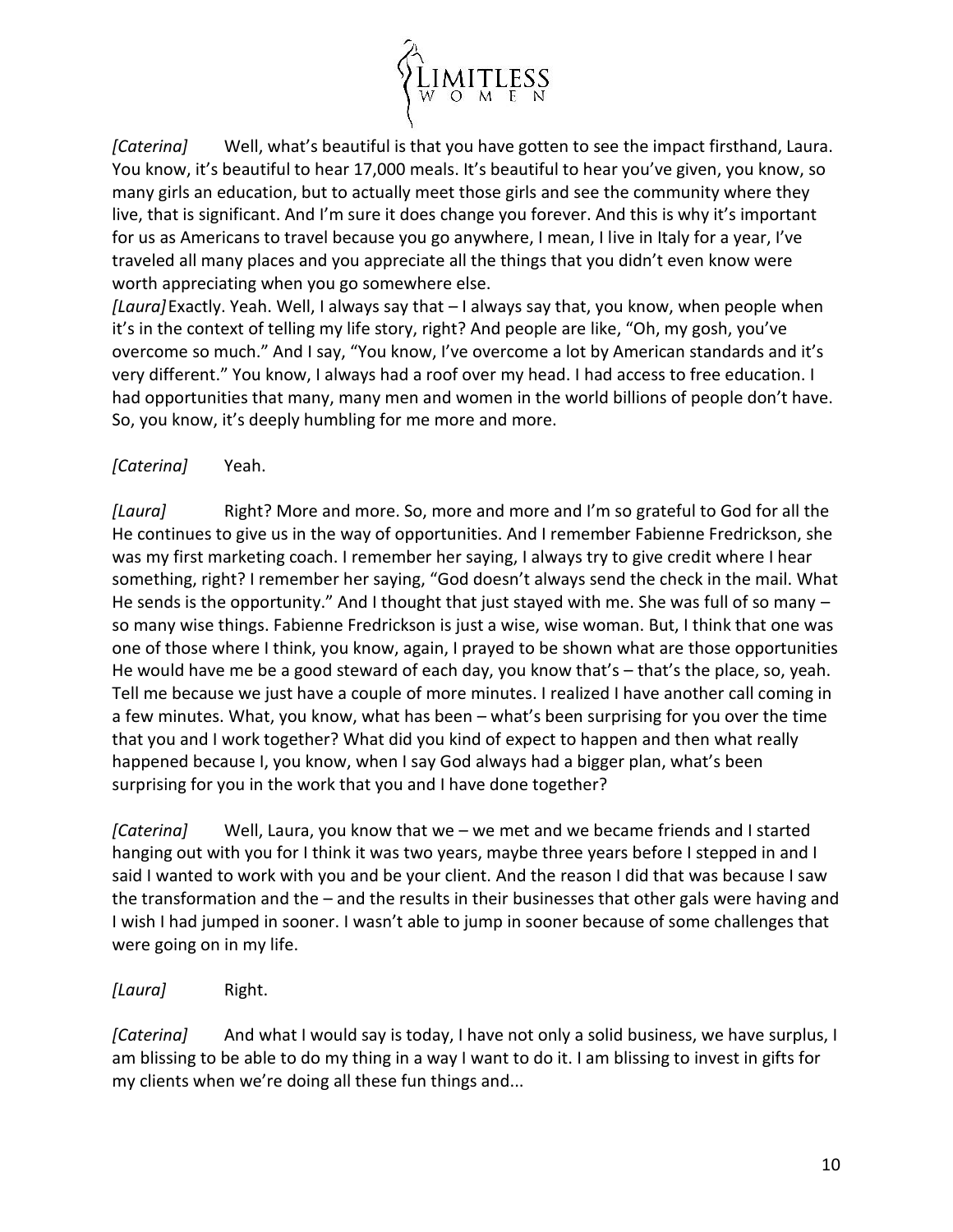

*[Laura]* It's so nice.

*[Caterina]* You know, my last speaker retreat, I decide, hey, we're going to have afternoon tea and we bought all the ladies fascinators and you know I get to do all these fun stuff and I don't have to – I watch the numbers, of course, because I'm a responsible businesswoman.

*[Laura]* Right.

*[Caterina]* If I want to do something fun, I don't worry about the bottom line. And we gave them robes and totes and they had such a wonderful time. And I was blissing because it's the first time in two years that we've been able to get together live and in-person.

*[Laura]* Yeah.

*[Caterina]* What I would say is that today, I am the amazing confident successful grateful woman that I always wanted to be. And that creating financial ease in a woman's business is very important. Creating a great team, I have the best team ever is very important.

*[Laura]* So grateful.

*[Caterina]* And here's a guiding principle, I haven't shared enough super tips, Laura. Here's a guiding principle. I'm all about the relationship first and the revenue second. And even though I'm about the relationship first and the revenue second, the revenue is still fabulous.

*[Laura]* Yeah. So good.

*[Caterina]* And...

*[Laura]* And the level of freedom I'm hearing from you. You know, the level of freedom that we talk often, Caterina, around financial freedom and time freedom because that's what people are aware of, right? Women come to us and they don't say will you help me heal my poverty consciousness, they say I'm struggling I can't keep – I can't get it all done, right? I've got like so much on my plate, I would never be able to caught up. Or even though it looks like I'm making decent money, I'm not profitable. I don't have anything left every month, right? So, those are the two symptoms of the deeper place that we really love, love, love to hear and celebrate with you, which is this – this emotional freedom, this energetic freedom of feeling really just blissing is, you know, the word I gave you credit for all the time, like just you're blissing with something, bing, bing, bing. That joy and that ease just continues to magnify the abundance of your experience of life, you know, really what else is there?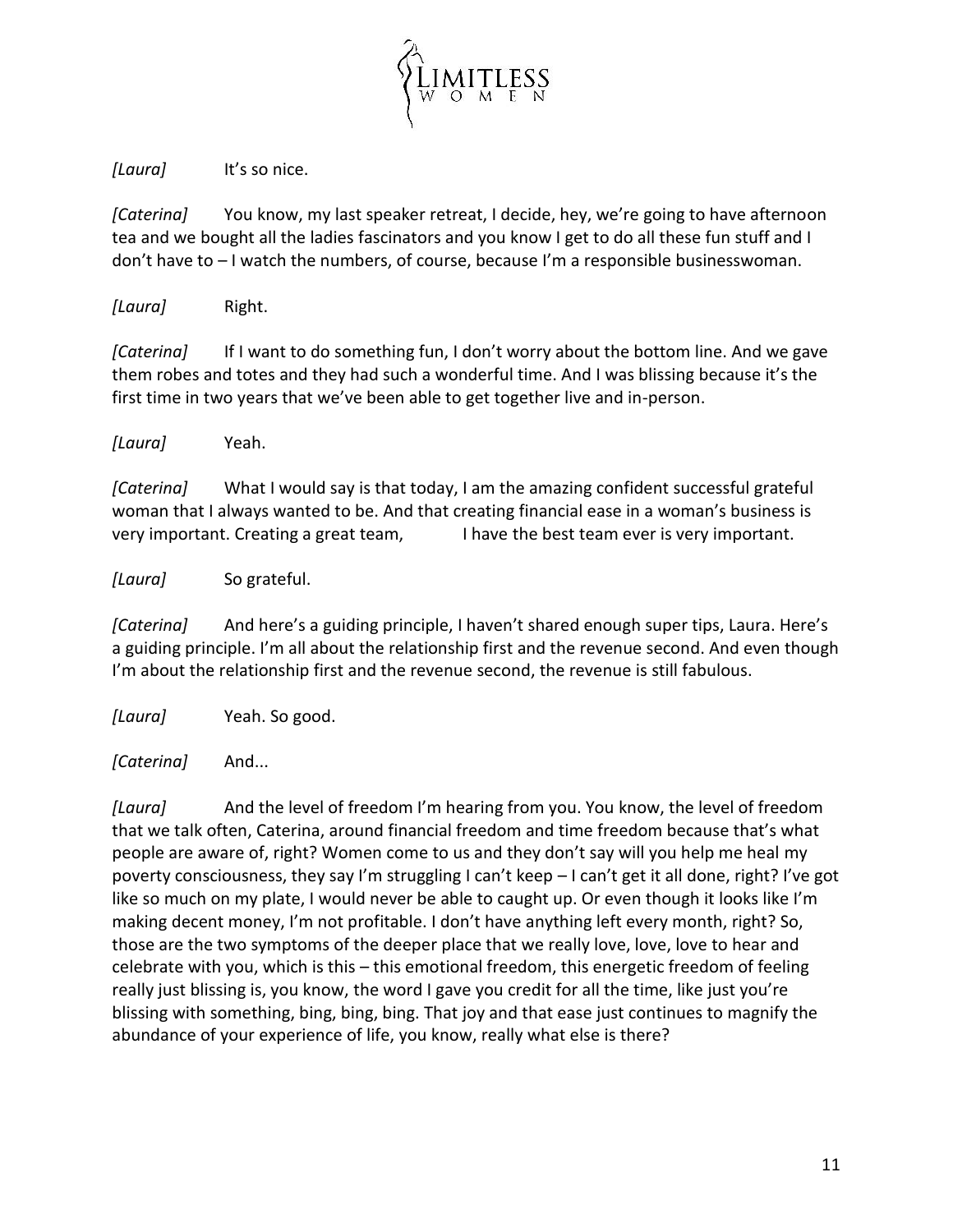

*[Caterina]* Well, yes, and here's what I also want to say. At every new level we get to, new stuff comes up. And I will say that during this whole pandemic, Laura, I have had a counselor that I met with almost every week that I had support and we cannot have too much support. I went to Italy last October. I went on a little cruise last October. I'm going on 15 days to Hawaii and I'm going to Italy in September. And I'm telling you this because when I just added this latest trip, I had all these feelings of, is it okay? Is it okay for me to take time just for me? Am I being extravagant? Am I being, you know, should everybody think I should be working?My point is that there's always another layer to the onion of, you know, is it okay for me to live an amazing life especially when that's not how we have been living or how we grew up. And so, my point is that in order to grow, we have to have support and I, you know, got some support with all these challenges and there will be more and guess what? That's called growth, that's called life.And your business is absolutely your school for personal growth and transformation if you let it be.

*[Laura]* Yeah. So good. Well, and I love that you're building your business around your life and nor your life around your business. That's a really important distinction that I've seen you give yourself permission for in the last few years. And you continue to be incredibly generous. And this is the deal, when you continue to grow and blossom and receive all these blessings, you know, money to me is meant to come to you and through you, right?

## *[Caterina]* Right.

*[Laura]* So, the opportunity to you just never know who you're going to meet while you're traveling and you're out there doing it. And, you know, I would say one of the things that COVID and the whole experience has taught me is like if not now, when? I always felt like I've had like so many wake up calls in my life. I always talk about, you know, death, divorce, disease, the car accident last year, a little more than a year now, my health diagnosis. I was like, okay, just keep showing me how to be more present and more grateful, you know, to really enjoy every precious moment we have. So, thank you for being such an integral part of so many precious moments in my life and not only as a business mentor, but as one of my very best girl friends in the whole world and just such an honor and privilege to be with you. And I want to not forget the links, so CaterinaRando.com/links will take us to what?

*[Caterina]* It will take you many exciting...

*[Laura]* So many things.

*[Caterina]* There's my blissing in your business checklist. There is my geo targeting video, which will show you how to get more smiles on the screen at your workshops. There's my ebook on how to get booked for speaking. There's all kinds of exciting tools there. And, also, my upcoming free workshop that you can sign up for because I like to give mass value all the time.

*[Laura]*Well, and I think you have a lifetime supply of...